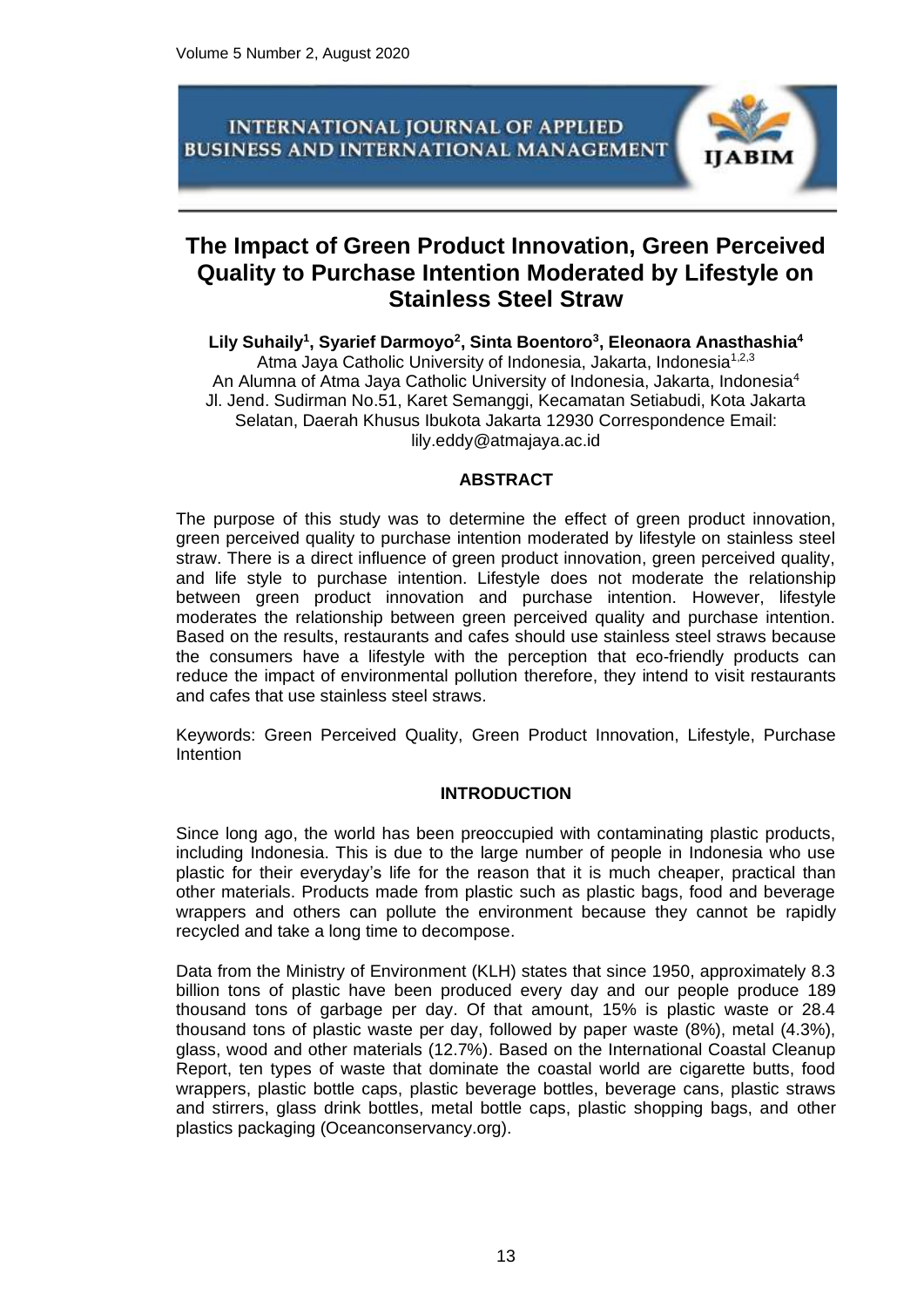A BIN



Figure 1.1 Ten types of waste that dominate the world coast Source: oceanconservancy.org

According to research from Sustainable Waste Indonesia (SWI), 24% of waste in Indonesia remains unmanaged well, while 7% of it is recycled and the other 69% is in Final Disposal Sites which will eventually end up at sea. From these problems, Indonesia was declared as a contributor to waste, especially the second largest marine plastic waste in the world after China with an estimated number of 0.48-3.2 million metric tons per year (Jambeck, 2015). At present it is estimated that the sea has accommodated 150 million tons of plastic waste and predicted that by 2050, it will accommodate 250 million tons of plastic waste (Gallo, 2011).

Plastics are long chain hydrocarbon polymers consisting of millions of monomers which are bonded to one another and cannot be broken down by microorganisms (Trisunaryanti, 2018). In the process, plastic takes 200-1000 years to decompose. Plastics will break down into particles in small sizes that allow it to be consumed by marine biota. This will lead to their death, since the plastic particles will interfere with both metabolisms, and the digestive system of marine life. In addition, the number of plastic particles consumed by marine biota allows it to move into the human body through the food chain scheme. A research conducted by the Ocean Conservancy found that 28% fish in Indonesia contained plastic.

In addition, plastic will also cause death on coral reefs. According to the Australian Coral Reef Research Center (ARC) on the Indonesian sea, 26 parts per 100 square meters of coral reef have been exposed to plastic waste.

By the government, a policy has been issued in order to reduce the use of plastic through a circular letter KLHK No. S.1230 / PSLB3-PS / 2016 containing the price and mechanism for applying paid plastic bags. This policy has been tested in various regions in Indonesia and apparently has no significant impact on reducing plastic waste. Some business owners remain making their plastic bags free, as well as local governments have different attitudes in overcoming this rule (Ekawati, 2016). In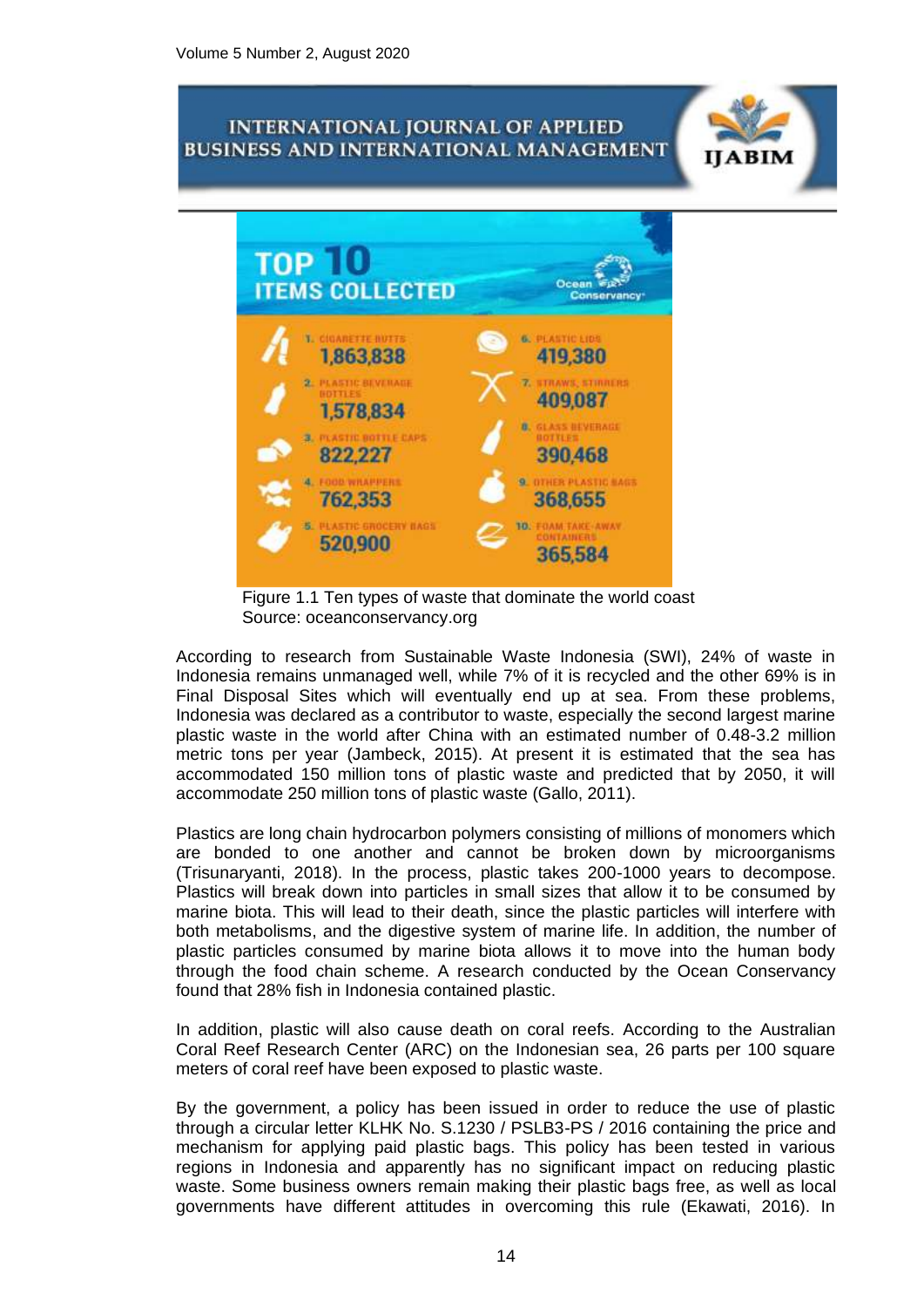

addition to these policies, the government has appealed to the people for doing 3R (Reuse, Reduce, Recycle). This is applied to the use of plastic straws, as plastic straws are taken into account in the 10 contributors to garbage in the ocean.

According to data owned by Divers Clean Action consisting of a group of environmentalists, especially the sea, the use of plastic straws in Indonesia reaches 93,244,847 sticks every day. This is heavily problematic since plastic straws are easy to get and find in everyday life such as in small restaurants and fast food restaurants definitely using straws to serve drinks. To implement the 3R (Reduce, Reuse, Recycle) policy, the production of Stainless-Steel Straw is an effective way to reduce disposable plastic straws due to its continual use.

Based on the above conditions, the researchers will conduct research on the Effect of Green Product Innovation, Green Perceived Quality, and Lifestyle on Purchase Intention on Stainless Steel Straw.

#### **Green Product Innovation**

Innovation of eco-friendly products helps preserve the environment and provide benefits to the community (Triguero, et al., 2013). According to Soylu & Dumville (2011), innovative ideas, product design, production and marketing the new ecofriendly products can be said to be products with eco-friendly innovation. Innovative eco-friendly products use recyclable and non-toxic materials, give no pollution and damage to the environment (Chiou et al., 2011). Hartmann and Ibáñez (2012) said consumers with eco-friendly awareness will intend to make purchases of these products.

Over the years, many authorities at both national and international agencies have attempted to establish standards or specification for product "greenness" through treaties, regulations, practices, and guidelines. Although the standards may vary, they are generally concerned with ecological and human health, as well as the social, cultural, and economic impacts of a product. Chuang & Yang (2014) mention that products considered to be superior as non eco-friendly products if they can reduce the environmental burden in reducing energy use, air emissions, waste discharged into the sea, and solid waste, to lessen environmental pollution. According to Wu and Chen (2014), eco-friendly innovation products are products designed, produced and distributed to consumers in order to reduce the effects of environmental pollution.

In the process of making eco-friendly innovation products, technological capability, knowledge capital, increased researches and development for companies are noteworthy. In addition to strengthen environmental policies and regulations in producing innovative products, it is necessary to reduce costs with a good managerial system and management tools related to the environment (Horbach, 2008).

H1: There is the influence of Green Product Innovation to Purchase Intention Hartmann and Ibáñez (2012) said consumers' eco-friendly product innovation awareness will intend to make purchases of these products.

#### **Green Perceived Quality**

Product quality is important and can be interpreted as the best product or service. To make consumers intend to buy company's products, the quality is one prominent factor.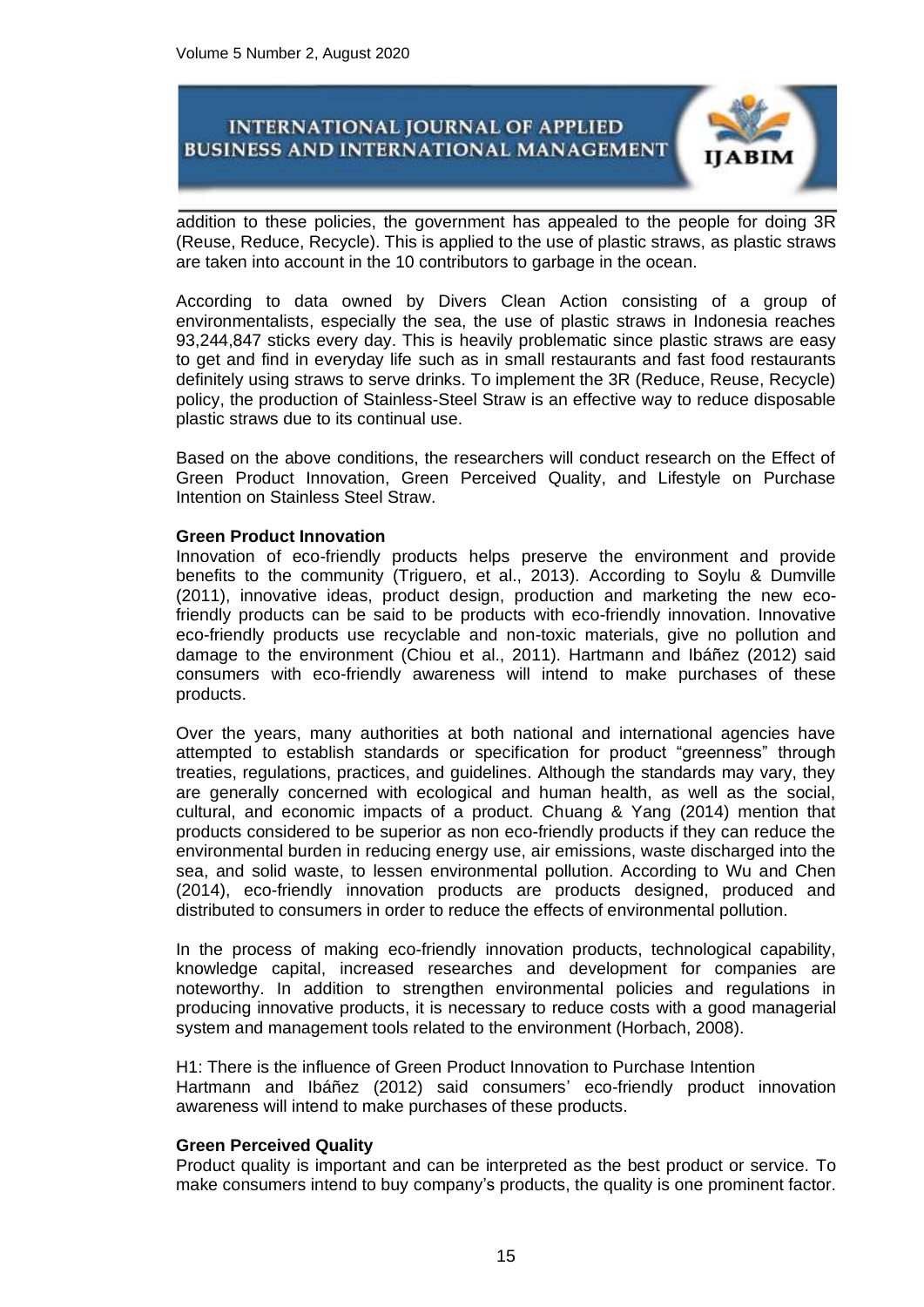

Quality factor is a factor enabling to improve product performance and influence consumer purchase intentions (Asshidin et al., 2016).

Perception of the product or service quality is determined by consumer decisions regarding the product or service is either the best or better compared to other competitors' (Snoj, et al., 2004). Perceived Quality comes from consumers' subjective thoughts which will end in the decision to use a product. In addition, the perceived quality can also be concluded as a consumer evaluation of overall brand superiority based on intrinsic (performance and endurance) and extrinsic (brand name).

According to Chen & Chang (2013), consumers value an eco-friendly product or service based on their assessment of the quality aspects of the product. To measure green perceived quality, Chen & Chang (2013) mention there are 4 dimension such as (1) consumers will feel concern to eco-friendly products when the quality is good; (2) reliable eco-friendly products; (3) to reduce the impact of environmental pollution; (4) consumers have a professional and responsible view of eco-friendly products.

Gan et al., (2008) stated "If the company offers eco-friendly products at affordable prices, good quality, and available in many places, then consumers will purchase these products." According to Chang & Fong (2010), quality products are products with good performance, sturdy and reliable to meet the consumers' desire. Consumers will make a purchase due to their positive perception (Chen & Chang, 2013).

H2: There is the influence of Green Perceived Quality to Purchase Intention Consumers will make a purchase if their perception of eco-friendly products is positive (Chen & Chang, 2013).

#### **Lifestyle**

Many factors can affect consumers when deciding to buy a product. This can come from internal factors and external factors such as environmental influences. As to internal factors, lifestyle factors are quite influential on the process of purchasing a product or service, and would trigger someone to make a purchase. There are several factors that can determine the consumer's lifestyle such as activity, personal and psychology (Solomon, 2009). Activity is a form of consumer action. Personal factor are factors within the consumers (called consumer tastes) that influence purchasing decisions. In addition, psychological factors are the actions of consumers in making decisions.

Diyah & Wijaya (2017) concluded that one of the indicators that consumers are eager to buy eco-friendly products are their orientation and healthy consumption lifestyle. Further, Margistris and Gracia (2008) mentioned that there is a relationship between the lifestyle of consuming eco-friendly products and positive attitude towards green products.

According to Rizwan et al., (2013) and Chen (2011) the society know that environmental pollution comes from the manufacturing industry sector and they take it more seriously. A healthy lifestyle is formed from the mindset of consumers such as interests, opinions about health awareness by no longer using synthetic products and being interested in recyclable products (Magistris & Gracia, 2008; Fraj & Martinez, 2007)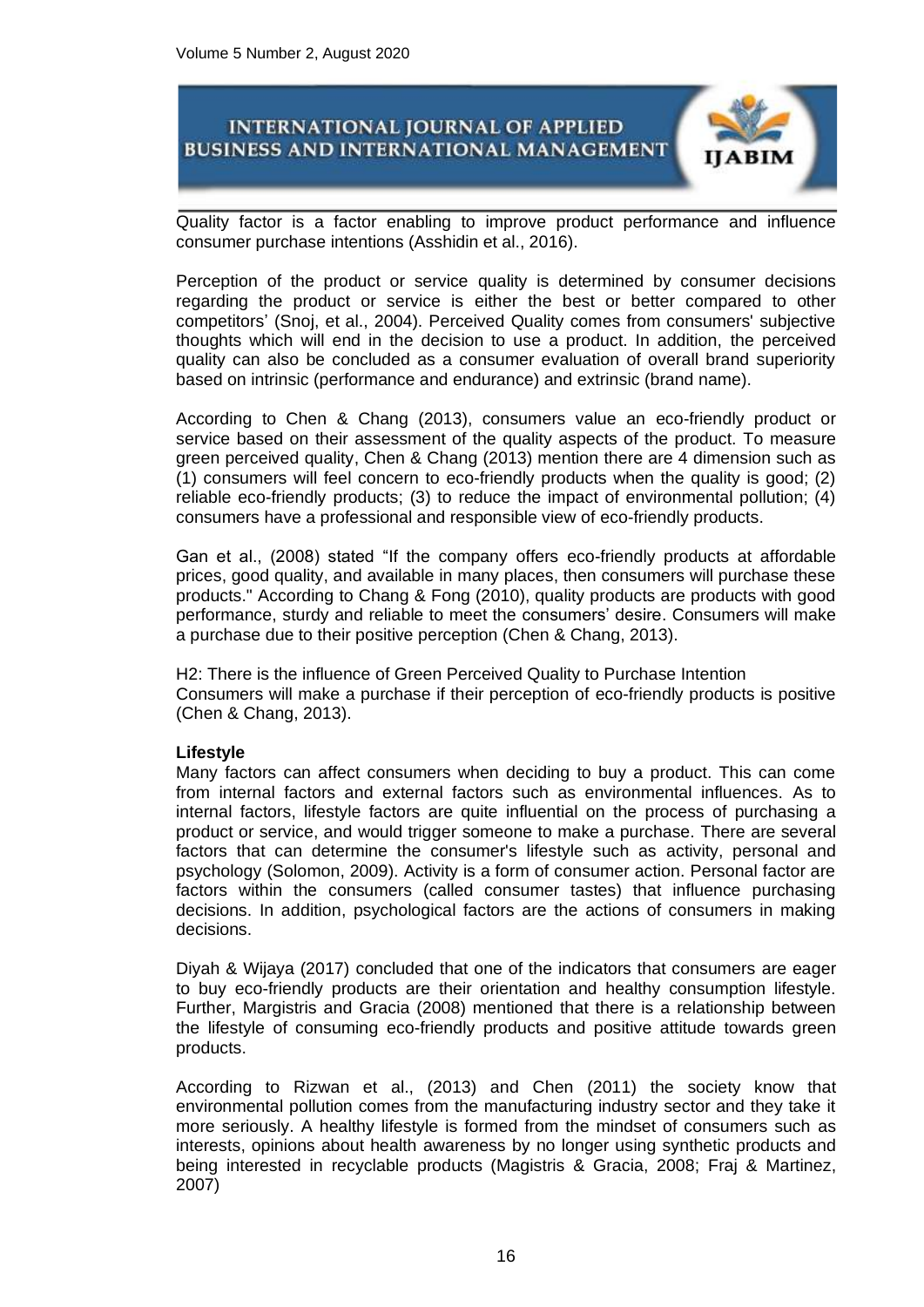

Barry & Weinstein (2009) mentioned that lifestyle is one of the factors of psychographic segmentation. Lifestyle focuses on the relationship between products and customer interests in the form of values created based on daily needs.

H3: There is the influence of Lifestyle to Purchase Intention Diyah & Wijaya (2017) contended one of the indicators that consumers want to buy eco-friendly products are consumers' orientation and healthy consumption lifestyle.

### **Purchase Intention**

Consumer purchase intention is the possibility and desire of someone to choose ecofriendly products compared to traditional products (Rashid, 2009). A nearer point of view that green purchase intention refers to consumers' willingness to purchase. Motivation is one of the influencing factors to their intention (Ramayah et al., 2010). Many customers are willing to pay for less air pollution and willingness to pay some more amounts for reduced emissions through renewable fuels. Based on these conditions, producers need to change products used to be non eco-friendly to ecofriendly ones (Chen, 2010). By offering eco-friendly products to consumers and they notice their availability in the market, they intend to purchases these products (Verma, 2014; Datta, 2011; Chen, 2010; Gan et al., 2008;). According to Gogoi (2013), consumers do not trust the products offered at low prices, with simple packaging and if they have no idea about the products.

Pooladireishahri & Asgarpour (2015) said consumers prefer and make a purchase to certain eco-friendly product categories. Therefore, the company will put up the products for sale to make a profit. To find out their intention to purchase, it is necessary to know the perceptions and attitudes of consumers towards the products offered (Kotler & Keller). According to Netemeyer et al. (2005), their interest to eco-friendly products in which they live, make them buy the product.

Gogoi (2013) mentions that before deciding to buy a product the consumers are influenced by both internal and external motivation. Awareness of the presence of ecofriendly products at the market, knowledge of the product, interests, preferences and persuasion are processes before deciding to buy a certain product (Kawa et al. 2013).

#### **Research Model**





#### **Conceptual Hypothesis**

H1 : There is the influence of green product innovation to purchase intention

H2 : There is the influence of green perceived quality to purchase intention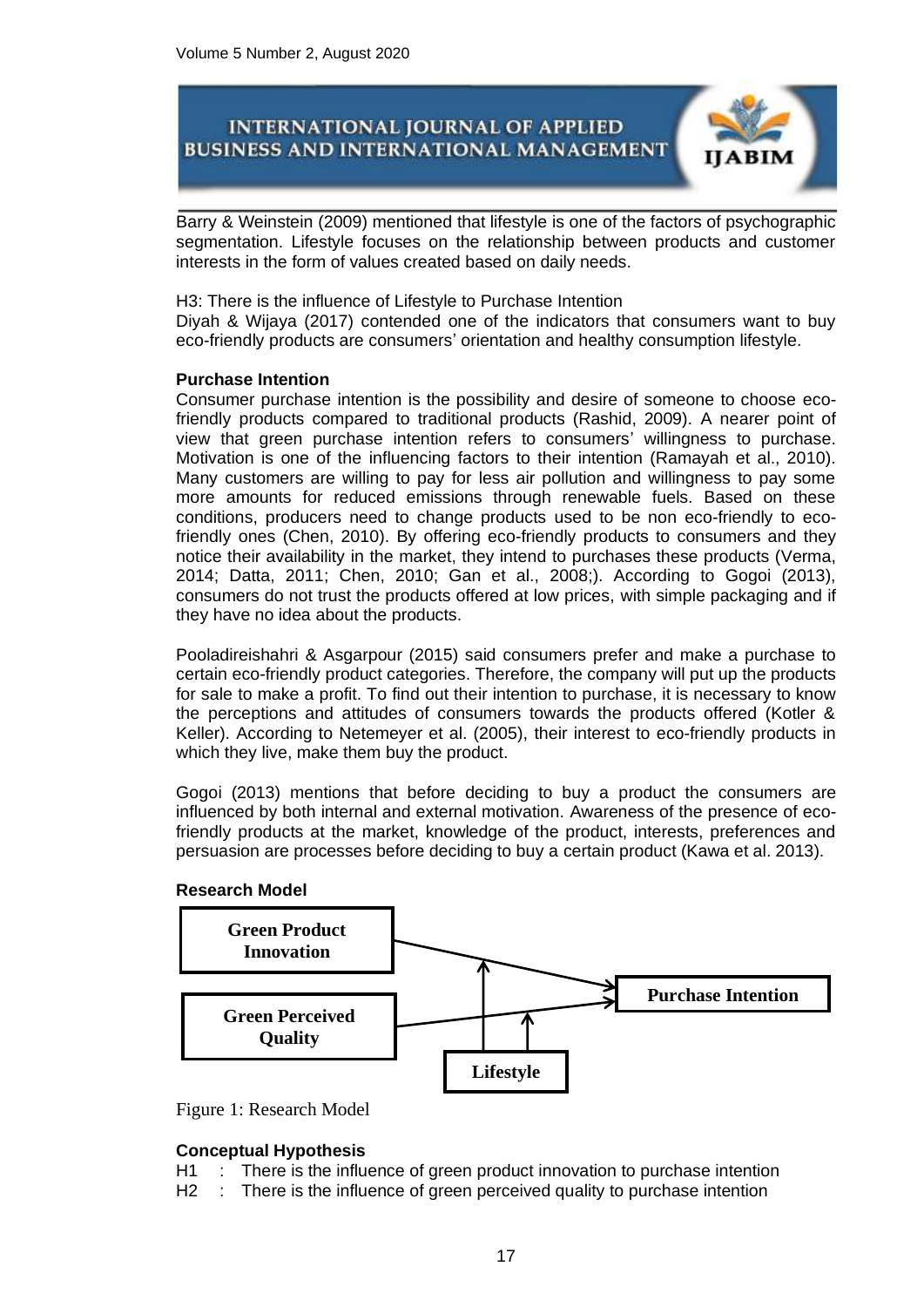

- H3 : There is the influence of lifestyle to purchase intention
- H4 : Lifestyle moderates the relationship between green product innovation and purchase intention
- H5 : Lifestyle moderates the relationship between green perceived quality and purchase intention

## **RESEARCH METHOD**

### **Samples and Procedures**

The study population is consumers who visited the Hyge coffee shop at Pluit Village Mall on May 6-15, 2019. Sampling is carried out by systematic random sampling technique. Determination of the number of samples is based on the criteria of Hair, Black, & Anderson (2010). Because there are 16 indicators of this study, the number of study samples is 160 respondents (16 x 10). However, to anticipate the damaged data, the authors distributed 200 questionnaires to respondents. Green product innovation data analysis results show that there are 8 data detected as outliers and not included in the next analysis. Thus, the final number of this sample is 192 respondents.

Data collection was carried out by the research team visiting coffee shops. Every fifth visitor was given a questionnaire. But before filling it, they were asked whether they had ever used stainless steel straws. If so, then they were asked to fill out a questionnaire. In the process of filling out the questionnaire the research team invited respondents to ask if there were things that were less clear from the questionnaire. The filling out of the questionnaire lasted 10-15 minutes and respondents were given souvenirs as a token of gratitude for their participation in this study.

The questionnaire consisted of 2 parts: 1) the respondent profile included gender, age, spending / month, job, frequency of buying coffee, and the source of knowledge of stainless-steel straws, and 2) the main variables of the study included, green perceived quality, lifestyle, and purchase intention.

#### **Measurement**

Green product innovation was measured by three question items (for example, "Stainless steel straws are not made from plastic therefore it does not pollute the environment"). Respondents were asked to rate how far they agreed or disagreed with each item on the Likert scale  $(1 =$  strongly disagree, 5 strongly agree). The results of the validity and reliability test show that this scale is valid (Pearson Correlation for all indicators ranges from 0.464 to 0.784 and significant at 0.01) and reliable (Cronbach's  $Alpha = 0.668$ ).

Green perceived quality was measured by Chen & Chang's scale (2013). This scale consists of four question items (for example, "Stainless steel straws are superior to plastic straws because they reduce environmental pollution"). Respondents were asked to rate how far they agreed or disagreed with each item on the Likert scale  $(1 =$ strongly disagree, 5 strongly agree). The results of the validity and reliability test show that this scale is valid (Pearson Correlation for all indicators ranges item on the Likert scale (1 = strongly disagree, 5 strongly agreed)). The results of the validity and reliability test show that this scale is valid (Pearson Correlation from 0.673 - 0.824 and significant at 0.01) and reliable (Cronbach's Alpha = 0.758).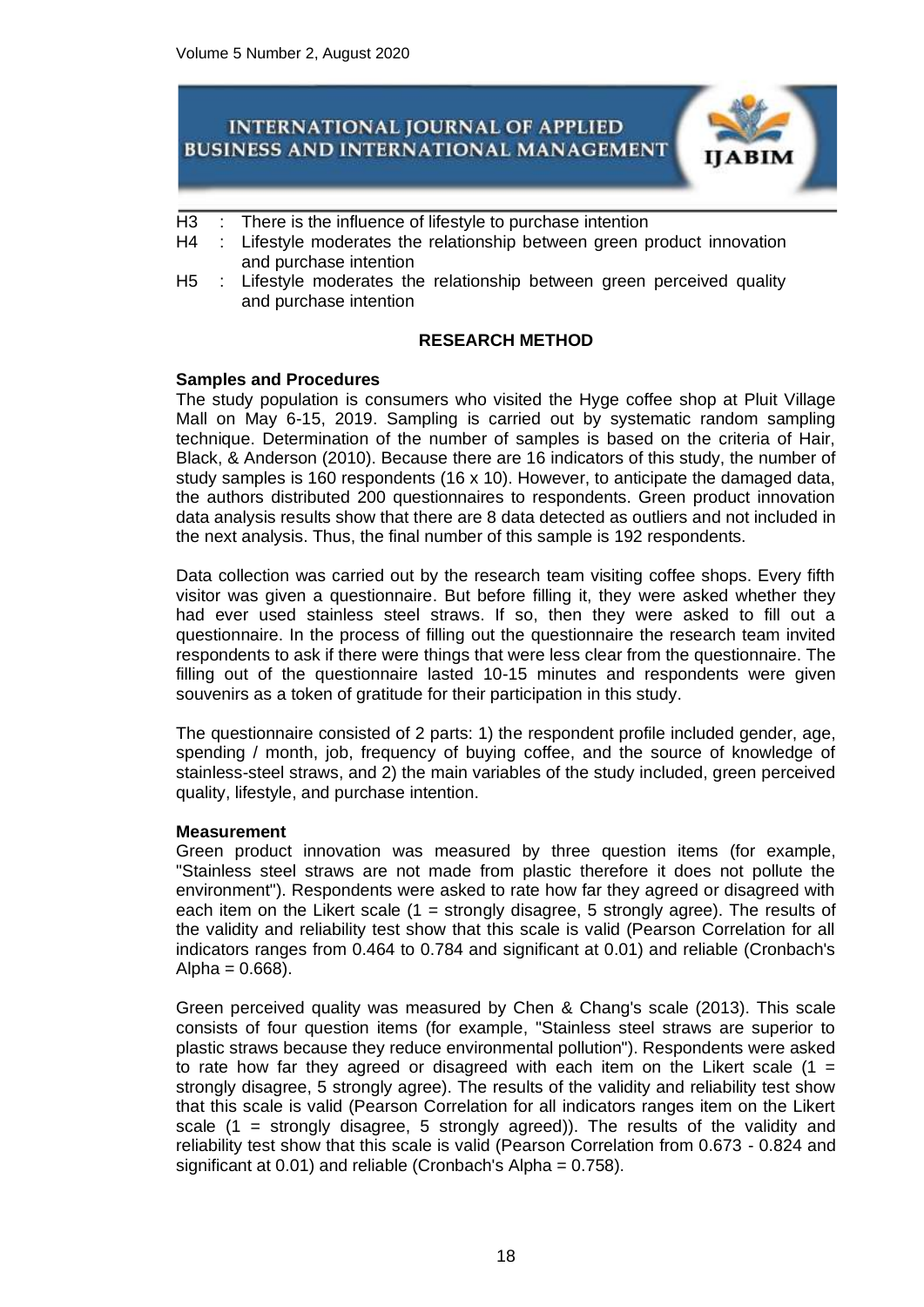

Lifestyle was measured by the Setiadi scale (2015). This scale consists of four question items (for example, "Consumers with an opinion that using stainless steel straws can reduce plastic waste"). Respondents were asked to rate how far they agreed or disagreed with each item on the Likert scale  $(1 =$  strongly disagree, 5 strongly agree). The results of the validity and reliability test show that this scale is valid (Pearson Correlation for all indicators ranges from 0.730 - 0.828 and significant at 0.01) and reliable (Cronbach's Alpha = 0.798).

Purchase intention was measured by a scale developed from Kotler and Keller (2015) and Chen and Chang (2013). This scale consists of four question items (for example, "After getting information, consumers will consider buying stainless steel straw products"). Respondents were asked to rate how far they agree or disagree with each question item on the Likert scale (1 = strongly disagree, 5 strongly agree). Validity and reliability test results show that this scale is valid (Pearson Correlation for all indicators ranges from 0.599 - 0.809 and significant at 0.01) and reliable (Cronbach's Alpha = 0.729).

### **Data analysis**

This research used various statistical methods. First, frequency, mean, and standard deviation were used to describe the characteristics of the respondent, and the main variables of the study. Pearson correlation was used to analyze the relationship between research variables. Hierarchical regression analysis was used to examine the effect of interaction variables between green product innovation and lifestyle, and interaction variables between green perceived quality and lifestyle on purchase intention. Simple slope analysis was used to find out more about the form of interactive

## **RESULTS AND DISCUSSION**

## **Profile of Respondent**

Table 1 presents the profile of respondents. From this table it can be observed that the number of male respondents (49%) is not much different from the number of female respondents (51%). Generally, respondents (65%) age between 17-25 years. As to their spending per month, most respondents (70.5%) have an income of Rp. 1,500,000 - Rp. 3,000,000 and Rp. 3,000,001 - Rp. 5,000,000. The occupation of respondents is quite varied; however, the biggest percentage is in the category of students (41.15%) and employees (25.52%). Frequency of buying coffee in a week is 3 times a week (41,67%) and the source of knowledge of stainless-steel straws comes from the social media (51.50%) and friends (34%).

| <b>Variabel</b> |                                  | N   | $\frac{9}{6}$ |
|-----------------|----------------------------------|-----|---------------|
| Gender          | Male                             | 94  | 49,00         |
|                 | Female                           | 98  | 51,00         |
| Age             | $17 - 25$ <sup>th</sup>          | 128 | 66,50         |
|                 | 25-35th                          | 36  | 19,00         |
|                 | >35 <sup>th</sup>                | 28  | 14,50         |
| Spending/month  | Rp. 1.500.000 - Rp.<br>3.000.000 | 71  | 37,00         |

## **Tabel 1. Profile of Respondent (N = 192)**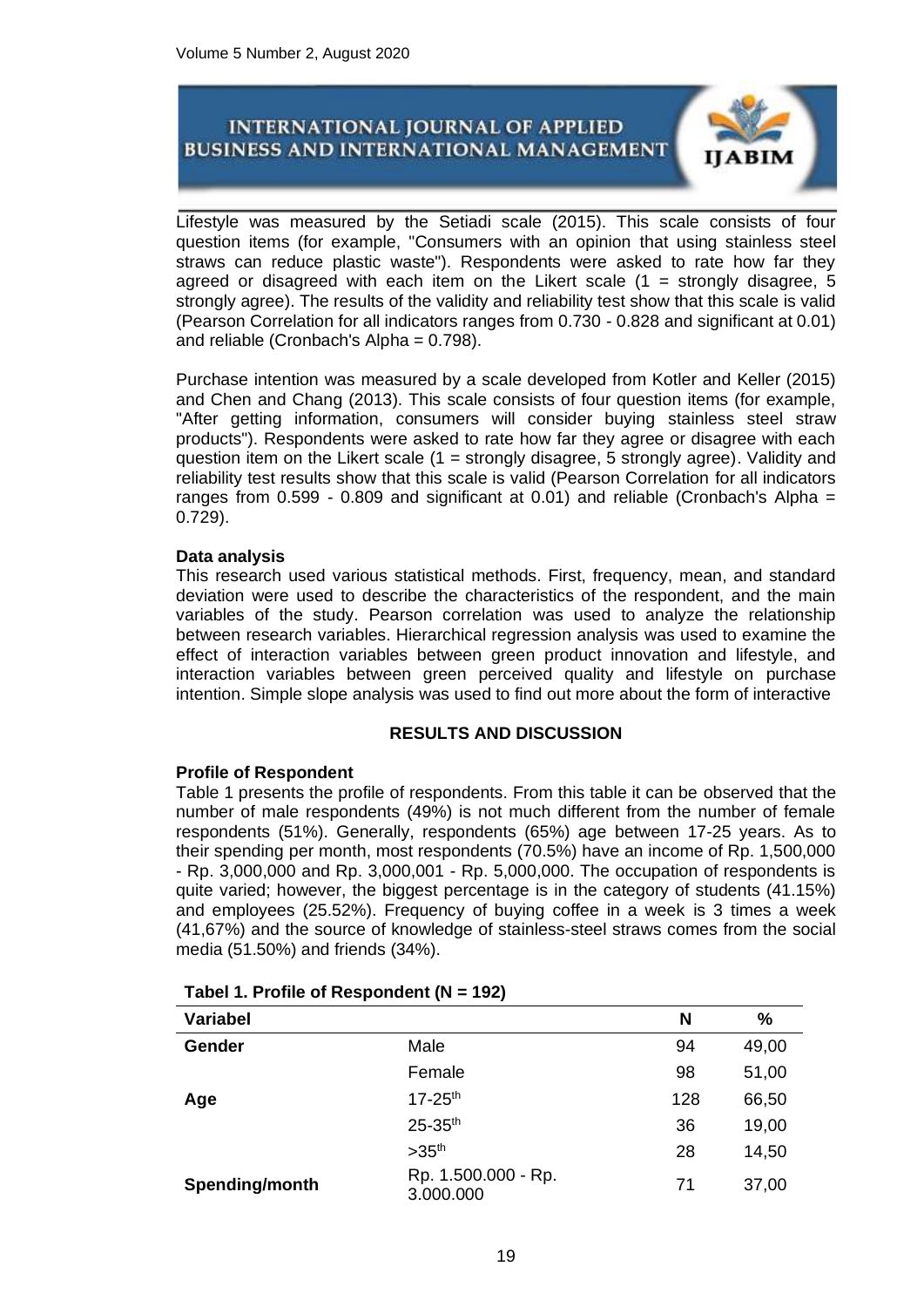|                                                      | Rp. 3.000.001 - Rp.<br>5.000.000  | 64 | 33,50 |
|------------------------------------------------------|-----------------------------------|----|-------|
|                                                      | >Rp. 5.000.000                    | 57 | 29,50 |
| Job                                                  | Student/undergraduate<br>students | 79 | 41,15 |
|                                                      | Entrepreneur                      | 35 | 18,23 |
|                                                      | Employee                          | 49 | 25,52 |
|                                                      | Housewife                         | 20 | 10,42 |
|                                                      | <b>Others</b>                     | 9  | 4,69  |
| <b>Frequency</b>                                     | 1 time                            | 32 | 16,67 |
|                                                      | 2 times                           | 56 | 29,17 |
|                                                      | 3 times                           | 80 | 41,67 |
|                                                      | More than 3 times                 | 24 | 12,50 |
| The source of knowledge<br>of stainless-steel straws | Friends                           | 65 | 34,00 |
|                                                      | Family                            | 21 | 11,00 |
|                                                      | Sosial Media                      | 99 | 51,50 |
|                                                      | <b>Others</b>                     | 7  | 3,50  |
|                                                      |                                   |    |       |

## **Bivariate Analysis**

| Table 2. Correlation Coefficient between Research Variables |          |          |        |       |  |  |
|-------------------------------------------------------------|----------|----------|--------|-------|--|--|
| <b>Variables</b>                                            |          | 2        | 3      | 4     |  |  |
| 1. Green product innovation                                 | 1,00     |          |        |       |  |  |
| 2. Green perceived quality                                  | $.650**$ | 1,00     |        |       |  |  |
| Lifestyle<br>3.                                             | .739**   | $.740**$ | 1,00   |       |  |  |
| 4. Purchase intention                                       | $.575**$ | .796**   | .858** | 1,00  |  |  |
| Mean                                                        | 3,956    | 3,961    | 3,697  | 3,794 |  |  |
|                                                             |          |          |        |       |  |  |
|                                                             |          |          |        |       |  |  |
| Std. Deviation<br>Nato:                                     | 0,499    | 0,588    | 0,684  | 0,563 |  |  |

**Note:** 

\*\*. Correlation is significant at the 0.01 level (2-tailed).

#### **Regression Analysis**

To test the hypothesis, this study used hierarchical regression analysis. However, before conducting the regression analysis, the independent variable and the moderator variable were mean-centered first to avoid the problem of multicollinearity (Dawson, 2014). The assumption test results show that the regression model does not contain problems:

- Multicollinearity (VIF value <5)
- Heteroscedasticity (there are no clear patterns on scatterplot charts)
- Data normality (Kolmogorov-Smirnov test results are not significant,  $p = 0.118$ )

The hierarchical regression analysis steps are carried out by: Step 1, inserting the predictor variables (Green Product Innovation and Green Perceived Quality) into the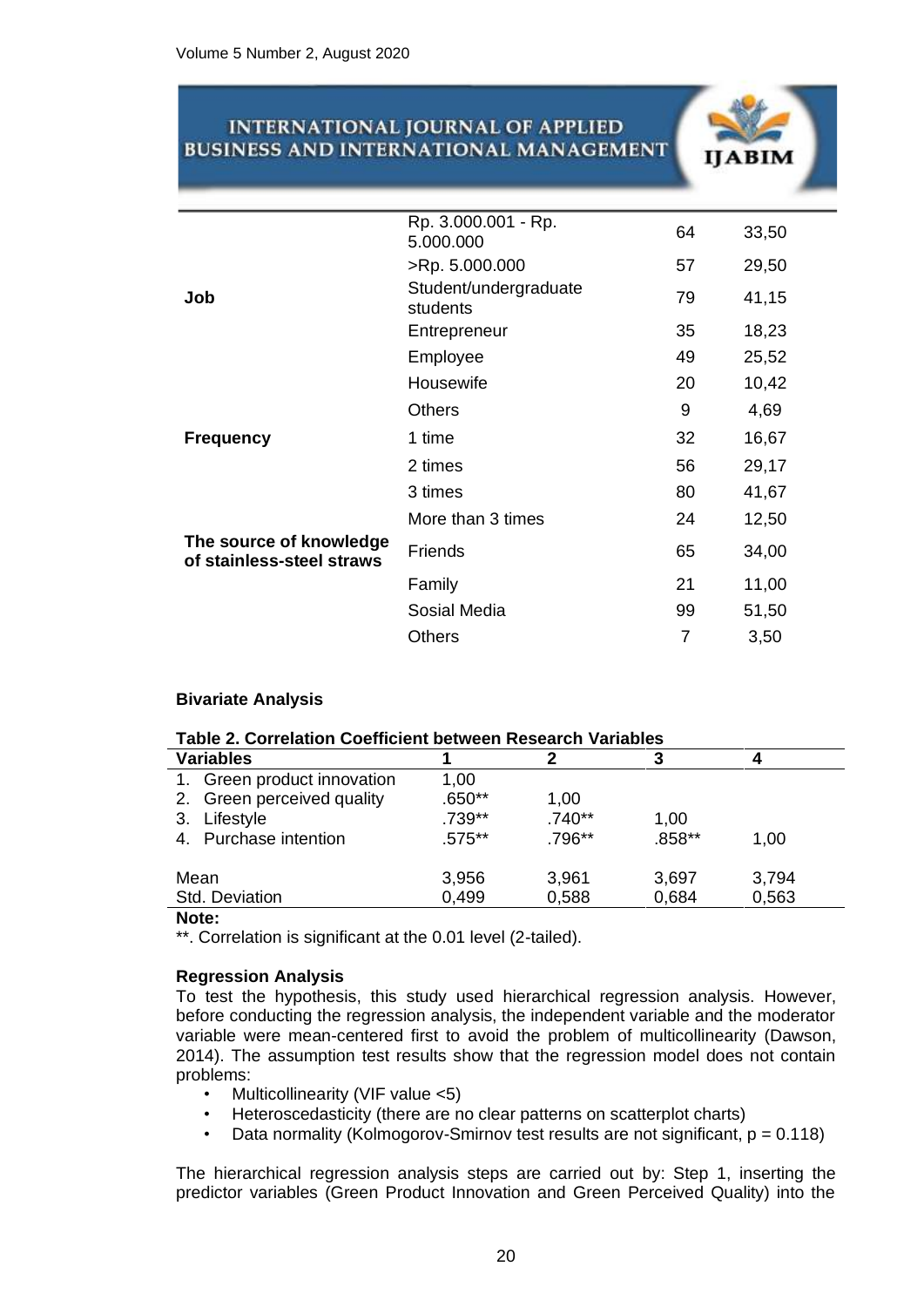

regression model to test the main effects of the predictors; Step 2, incorporating the variable moderator (Lifestyle) into the regression model to test the main effect of the moderator; Step 3, incorporating the interaction of Green Product Innovation and Lifestyle and the interaction of Green Perceived Quality and Lifestyle interactions into the regression model to test the moderating effect. Table 3 presents the results of hypothesis testing with hierarchical regression analysis. This table implies that the full model is able to explain the variation in purchase intention of 82.6%.

In model 1, Green Product Innovation and Green Perceived Quality have a significant and positive effect on Purchase Intention (B = 0.112,  $p$  < 0.1). Accordingly, H1 is accepted. Likewise, Green Perceived Quality has a significant and positive effect on Purchase Intention ( $B = 0.701$ ,  $p < 0.001$ ). Thus, H2 is accepted. In model 2, Lifestyle has a significant and positive effect on Purchase Intention ( $B = 0.594$ ,  $p < 0.001$ ). Thus, H3 is accepted. In model 3, the Green Product Innovation and Lifestyle interaction variable does not affect the Purchase Intention ( $B = -0.023$ ,  $p > 0.05$ ). Whereas, Green Perceived Quality and Lifestyle interaction variables have a significant and positive effect on Purchase Intention ( $B = 0.046$ ,  $p > 0.01$ ). Therefore, H4 is not accepted, while H5 is accepted. In other words, Lifestyle only moderates the relationship between Green Perceived Quality and Purchase Intention.

|                                               | B           | <b>SE</b> | β        | R <sup>2</sup> | $\Delta$ R <sup>2</sup> | ΔF         |
|-----------------------------------------------|-------------|-----------|----------|----------------|-------------------------|------------|
| Step 1                                        |             |           |          | 0,800          | 0,639                   | 167,465*** |
| (Constant)                                    | 15,186      | 0,098     |          |                |                         |            |
| <b>Green Product</b><br>Innovation            | $0,112***$  | 0,065     | 0,099    |                |                         |            |
| <b>Green Perceived</b><br>Quality             | $0,701***$  | 0,055     | 0,731    |                |                         |            |
| Step 2                                        |             |           |          | 0,903          | 0,176                   | 178,329*** |
| (Constant)                                    | 15,221      | 0,071     |          |                |                         |            |
| <b>Green Product</b><br>Innovation            | $-0,252***$ | 0,054     | $-0,224$ |                |                         |            |
| <b>Green Perceived</b><br>Quality             | $0,391***$  | 0,046     | 0,408    |                |                         |            |
| Lifestyle                                     | 0,594***    | 0,045     | 0,722    |                |                         |            |
| Step 3                                        |             |           |          | 0,909          | 0,011                   | 5,7134**   |
| (Constant)                                    | 15,101      | 0,081     |          |                |                         |            |
| <b>Green Product</b><br>Innovation            | $-0,281***$ | 0,053     | $-0,249$ |                |                         |            |
| <b>Green Perceived</b><br>Quality             | $0,384***$  | 0,046     | 0,401    |                |                         |            |
| Lifestyle                                     | $0,653***$  | 0,049     | 0,793    |                |                         |            |
| <b>Green Product</b>                          |             |           |          |                |                         |            |
| Innovation x<br>Lifestyle                     | $-0,023$    | 0,014     | $-0,092$ |                |                         |            |
| <b>Green Perceived</b><br>Quality x Lifestyle | $0,046**$   | 0,015     | 0,181    |                |                         |            |

Table 3 Results of regression analysis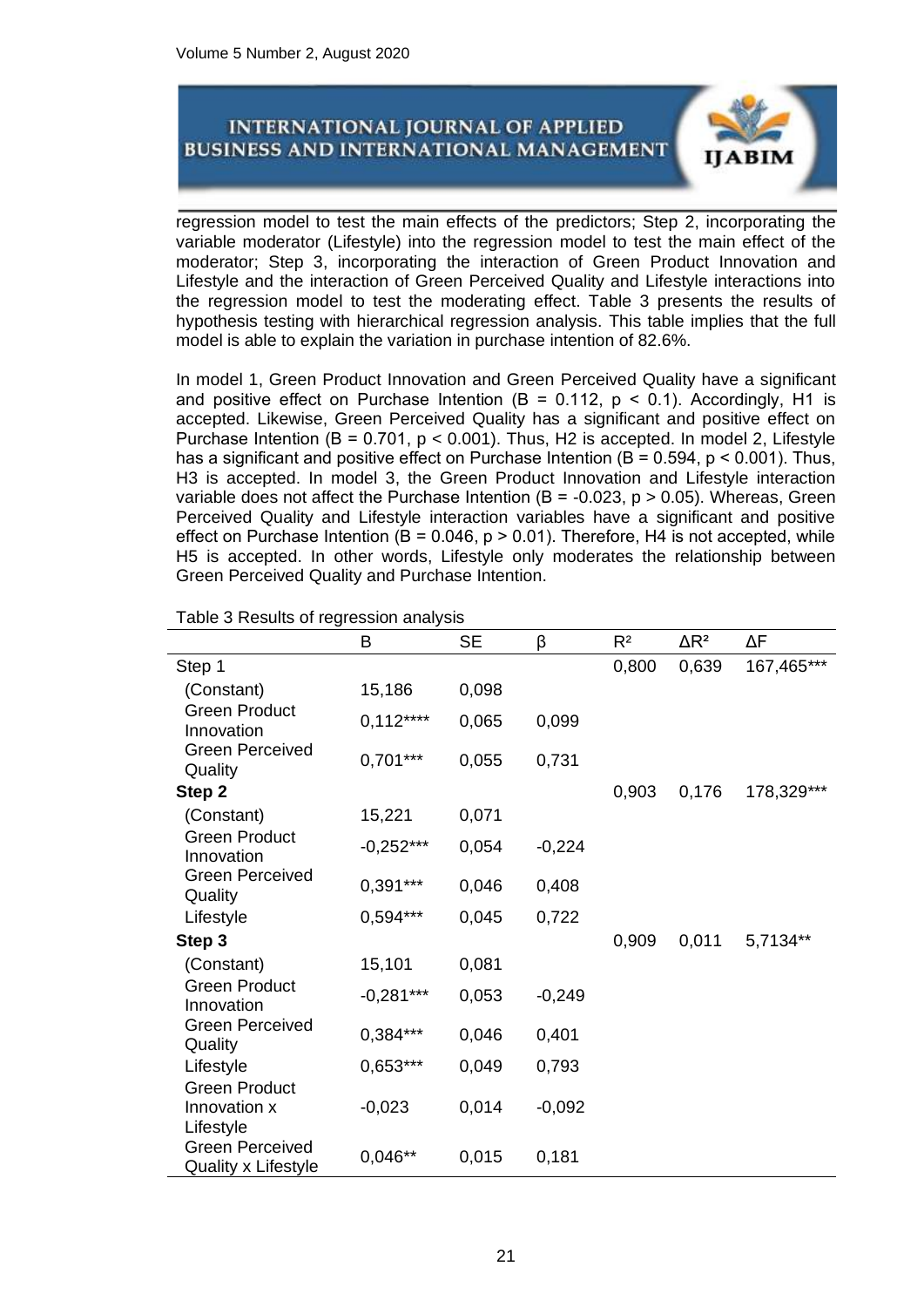#### **Notes:**

1) Dependent variable = purchase intention 2) \* < 0,5, \* \* < 0,01, \* \* \* < 0,001, \* \* \* \* < 0,1

#### **Simple Slope Test**

In relation to H5 hypothesis, this study shows that there is an interaction effect between Green Perceived Quality and Lifestyle to Purchase Intention. To determine the form of interaction, this study conducted a simple slope analysis (Frazier, Tix, & Barron, 2004) to test whether the influence of Green Perceived Quality and Lifestyle to Purchase Intention was significant at Low Lifestyle (1 SD below mean) and High Lifestyle (1 SD above mean). Figure 1, the effect of Green Perceived Quality to Purchase Intention is significant at Low Lifestyle (B = 0.256,  $p < 0.001$ ) and also High Lifestyle (B = 0.507, p < 0.001). However, the influence of Green Perceived Quality to Purchase Intention is greater in individuals with High Lifestyle than that in individuals with Low Lifestyle. This shows that Lifestyle acts as a moderator in the relationship between Green Perceived Quality and Purchase Intention.



Picture 2. Effect of Green Perceived Quality (GPQ) on Purchase Intention on Lifestyle Scores

#### **Discussion**

The results show that there is a direct influence of green product innovation, green perceived quality, and life style to purchase intention. The effect of green product innovation to purchase intention is that most consumers like innovative products, one of which is eco-friendly straw products using stainless steel that is cleanable and reusable. In addition, there is the effect of green perceived quality to purchase intention because consumers like eco-friendly products such as quality stainless-steel straws to reduce environmental pollution. Furthermore, they can be used many times compared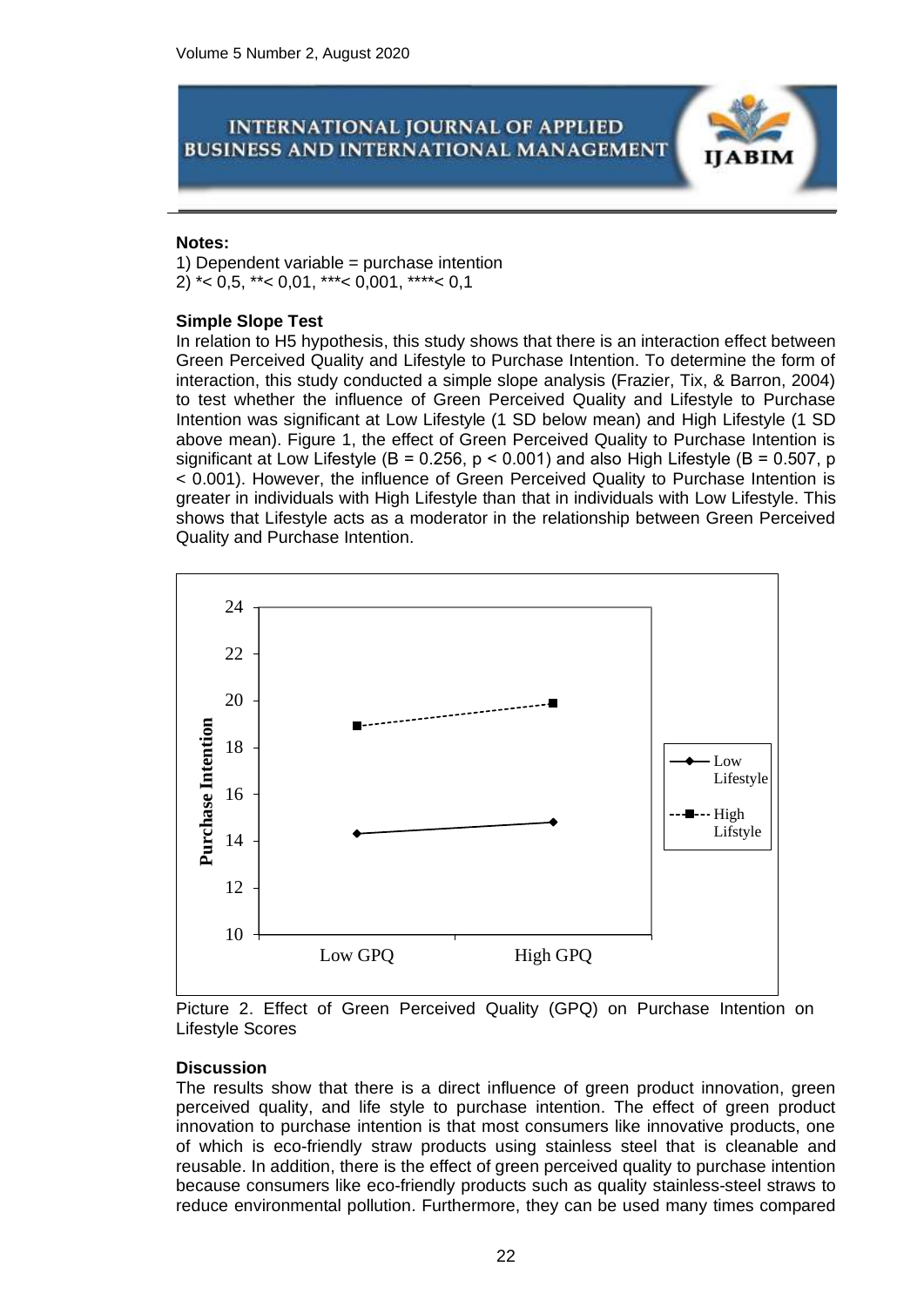

to disposable plastic straws. Furthermore, consumer lifestyles such as orientation on eco-friendly products affect purchase intentions since many people today are aware about the environmental of plastic waste, one of which is plastic straws polluting the sea. Polluted sea will damage coral reefs and harm the government in relation to tourism.

Lifestyle moderates mean that lifestyle can strengthen or weaken the relationship between green perceived quality and purchase intention. It can be concluded that green perceived quality to purchase intention is stronger in consumers with high lifestyle than those with low lifestyles.

Furthermore, the results of this study indicate that there is an influence of Green Product Innovation to Purchase Intention. These results are in accordance with research conducted by Hartmann and Ibáñez (2012) implying that consumers with ecofriendly product innovation awareness will intend to make purchases of these products. There is the influence of Green Perceived Quality to Purchase Intention. The results of this study are consistent with research conducted by (Chen & Chang, 2013) stating that consumers will make a purchase if their perception to the quality of eco-friendly products is positive. The results of this study indicate that lifestyles affect consumer purchase intentions, therefore these results are consistent with research conducted by Diyah & Wijaya (2017) which shows one of the indicators that consumers want to buy eco-friendly products are their orientation and healthy consumption lifestyle.

## **CONCLUSIONS**

There is a direct influence of green product innovation, green perceived quality, and life style to purchase intention. Lifestyle does not moderate the relationship between green product innovation and purchase intention. However, lifestyle moderates the relationship between green perceived quality and purchase intention.

#### **REFERENCES**

- Asshidin, N., Hazlin, N., Nurazariah, A., & Bashira, B. H. (2016). Perceived quality and emotional value that influence consumer's purchase intention towards american and local products*. Journal Procedia Economics and Finance, 3,* 639 – 643.
- Barry, J., & Weinstein, A. (2009). Business psychographics revisited: From segmentation theory to successful marketing practice. *Journal of Marketing Management, 25* (3-4), 315-340.
- Chang. & Fong. (2010). Green product quality, green customer satisfaction, green corporate image and green customer loyalty. *African Journal of Business Management, 4*(13), 2837-2842*.*
- Chen, Y. S. (2011). Green organizational identity: sources and consequence. *Management Decision*, *49*(3),384-404.
- Chen, Y. S. (2010). The drivers of green brand equity: green brand image, green satisfaction, andgreen trust. *Journal of Business Ethics*, *93*(2), 307–319.
- Chen, Y. S., & Chang, C. H. (2013). Greenwash and green trust: The mediation effect of green consumer confusion and green perceived risk. *Journal of Bussines Ethic, 14*, 489-500*.*
- Chen, Y. S., & Chang, C. H. (2013). Towards green trust: The influence of green perceive quality, green perceived risk, and green satisfaction. *Management Decision*, *51*(1), 63-82.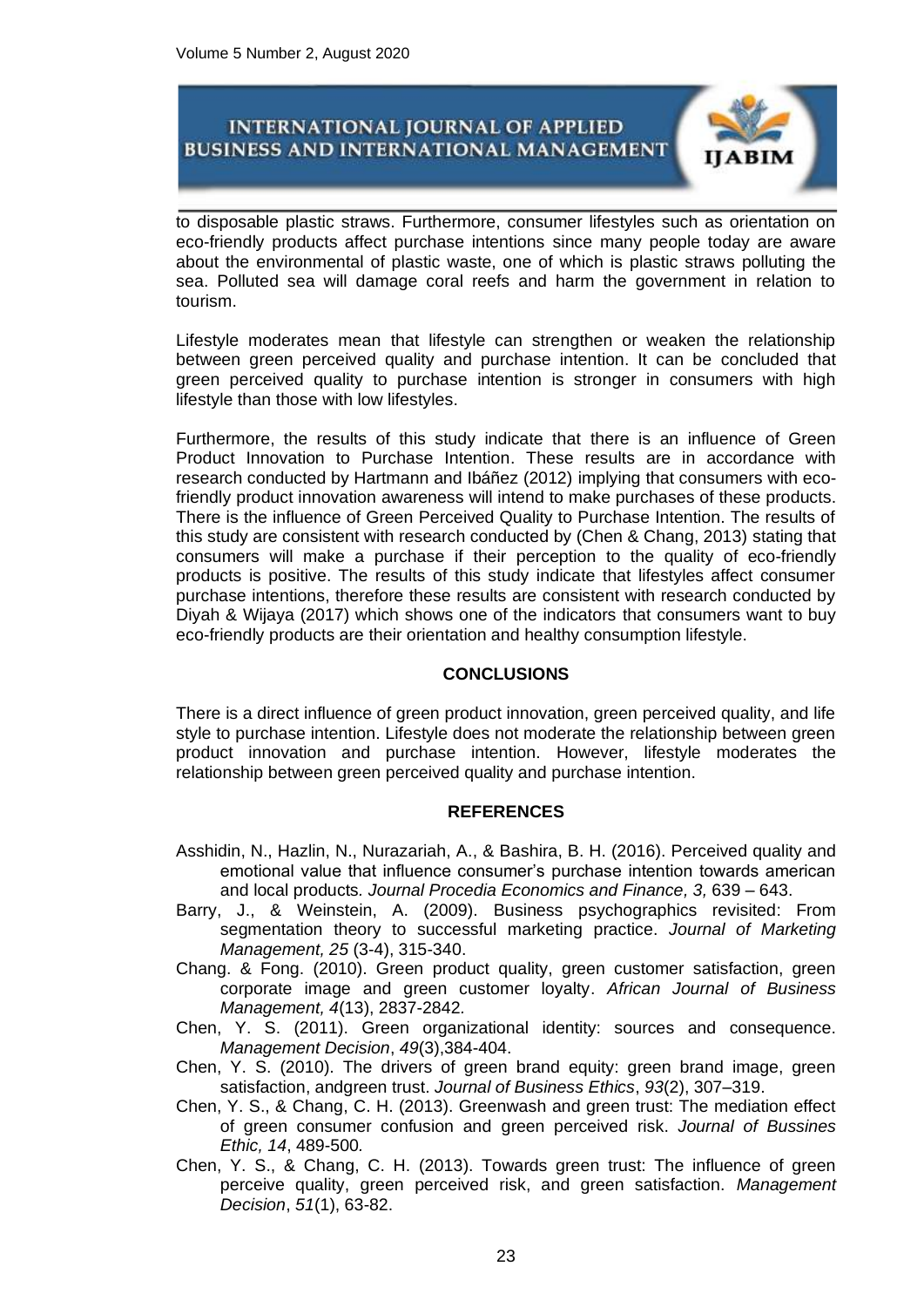

- Chiou, T. Y. Chan, H. K., Lettice, F., & Chung, S. H. (2011). The influence of greening the suppliers and green innovation on environmental performance and competitive advantage in Taiwan. *Transportation Research Part E: Logistics and Transportation Review*, *47*(6), 822-836,
- Chuang, S. P., & Yang, C. L. (2014). Key success factors when implementing a greenmanufacturing system. *Production Planning & Control*, *25* (11), 923-937
- Datta, S. K. (2011). Pro-environmental concern influencing green buying: a study on Indianconsumers. *International Journal of Business and Management*, *6*(6),124.
- Diyah, I. A., & Wijaya. T. (2017). Determinant factors of purchase intention on green product*. Jurnal Aplikasi Manajemen, 15*(1), 54-62. Retrieved from: <https://jurnaljam.ub.ac.id/index.php/jam/article/view/1040>
- Dawson, J. F. (2014). Moderation in management research: What, why, when, and how. *Journal of Business and Psychology, 29*, 1–19.
- Ekawati, S. (2016). Mengkritisi kebijakan penanganan kantong plastik di Indonesia. *Policy Brief Pusat Penelitian dan Pengembangan Sosial, Ekonomi, Kebijakan dan PerubahanI klim, Badan Penelitian, Pengembangan dan Inovasi Kementerian Lingkungan Hidup dan Kehutanan, 16*(6), 2-3.
- Fraj, A., & Martinez. S. (2007).Family as a source of consumer-based brand equity.*Journal pf Product & Brand Management, 6*(3), 188-199.
- Frazier, P. A., Tix, A. P., & Barron, K. E. (2004).Testing moderator and mediator effects in counseling psychology research. *Journal of Counseling Psychology, 51*, 115- 134.
- Gallo, T. et al., (2011). Accumulations of microplastic on shorelines worldwide: souces and sinks. *Environmental Scienceand Technology, 45* (21): 9175-9179. Retrieved from: *<https://doi.org/10.1021/es201811s>*.
- Gan, C., Wee, H.Y., Ozanne, L. and Kao, T-H.(2008).Consumers purchasing behavior towards green products in New Zealand', *Innovative Marketing*, *4*(1), 93–102.
- Gogoi, B. (2013). Study of antecedents of purchase intention and its effect on brand loyalty pf private label brand of apparel, *International Journal of Sales & Marketing, 2*(1), 267-271.
- Hartmann, P. & Ibáñez, V. A. (2012). Consumer attitude and purchase intention toward green energy brands: The roles of psychological benefits and environmental concern. *Journal of Business Research, 65*, 1254-1263*.*
- Ho, H. T., & Olsen, S. V. (2012). Certainty, Risk and Knowledge in The Satisfaction-Purchase Intention Relationship in a New Product Experiment. *Asia Pacific Journal of Marketing and Logistics*, 241, 78-101.
- Horbach, J. (2008). Determinants of environmental innovation—new evidence from German panel data sources.*Research policy,37*(1), 163-173.
- Jambeck, J. R. (2015). Plastic waste inputs from land into the ocean. *Science, 347* (6223), 768-771*.*
- Jansson, D., (2010), Development and characterisation of chitosan-plasmid DNA nanoparticles, *Thesis, University of Technology, Tempere.*
- Kawa, L. W., Rahmadani, S. F., & Kumar, S. (2013). Factor affecting consumer decision making: A survey od young-adults on imported cosmetics in Jabodetabek , Indonesia. *The SIJ Transaction on Industrial, Financial & Business Management (IFBM), 1*(5), 175-179.
- Magistris, T., & Gracia, A., (2008), The decision to buy organic food products in Southern Italy, *Biritish Food Journal*, Emerald Group Publishing *Limited 110*( 9), 929-947.